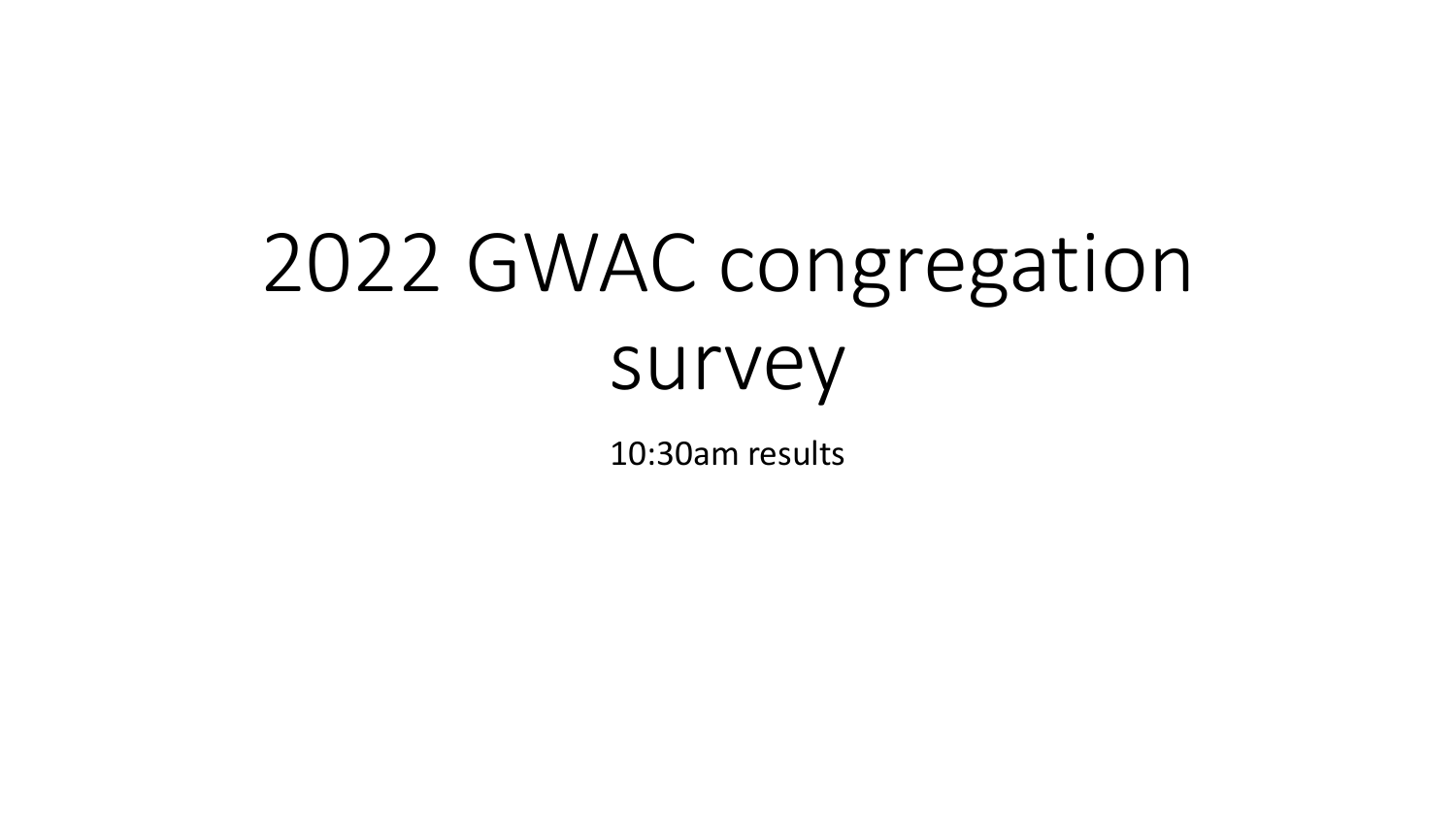## Purpose of the survey

- Members of the 10:30am and 5:00pm congregations (aged 12 and up) were surveyed in order to gain a better understanding of:
	- WHO: An understanding of the demographic of people attending the services
	- WHAT: What people think of the services
	- HOW: How we can do things better

• A full summary of results is available on the GWAC website: [www.gwac.org.au](http://www.gwac.org.au/)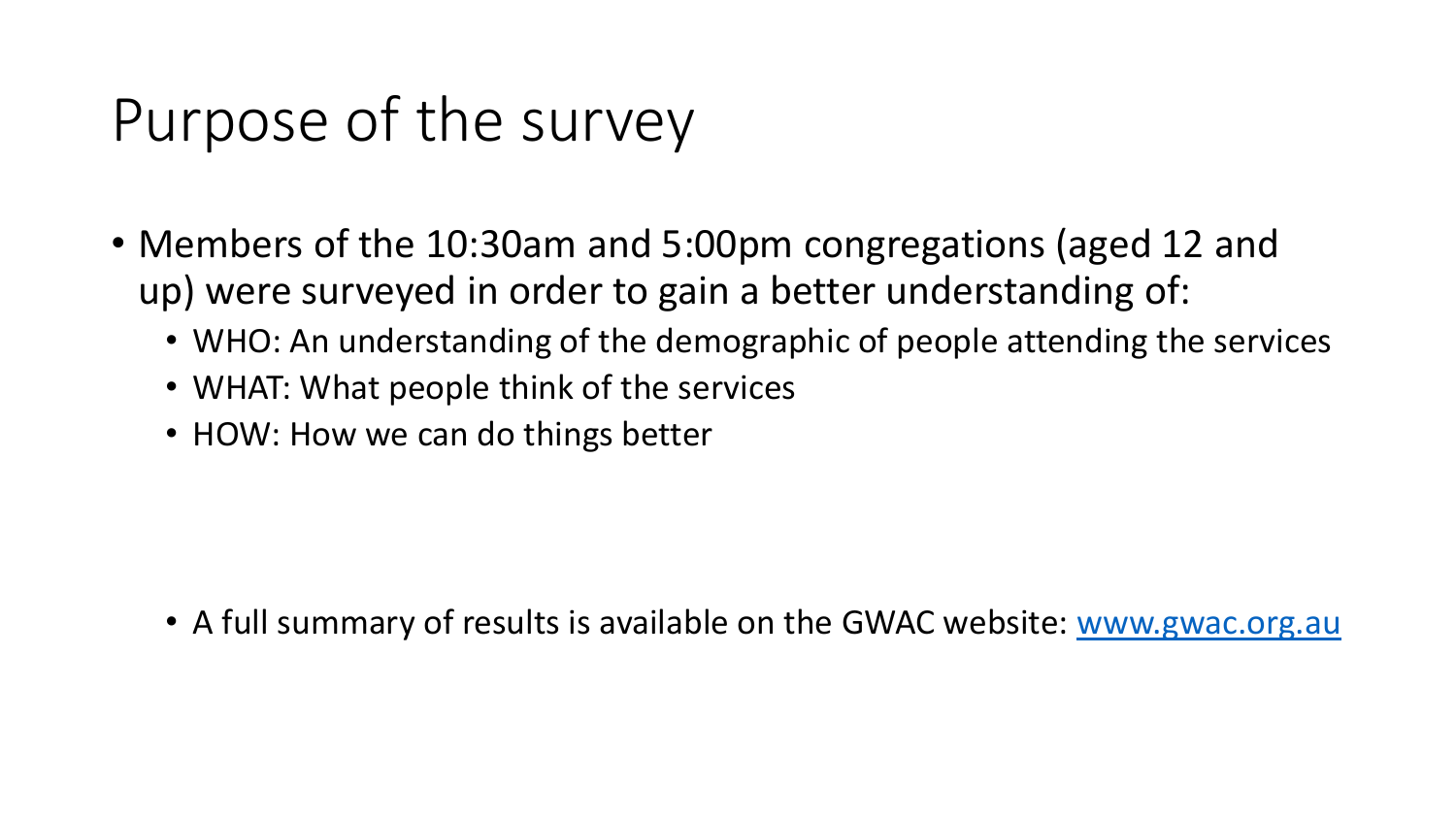## 10:30 survey results: Who

Key demographic information from the 10:30am service

- 59 people responded to the survey
- A spread of ages from 30-90 years old. A small cohort of children under 12.
- A group who identify as Christians and many of whom have an Anglican background.
- Approximately half have attended GWAC for 10 years or more.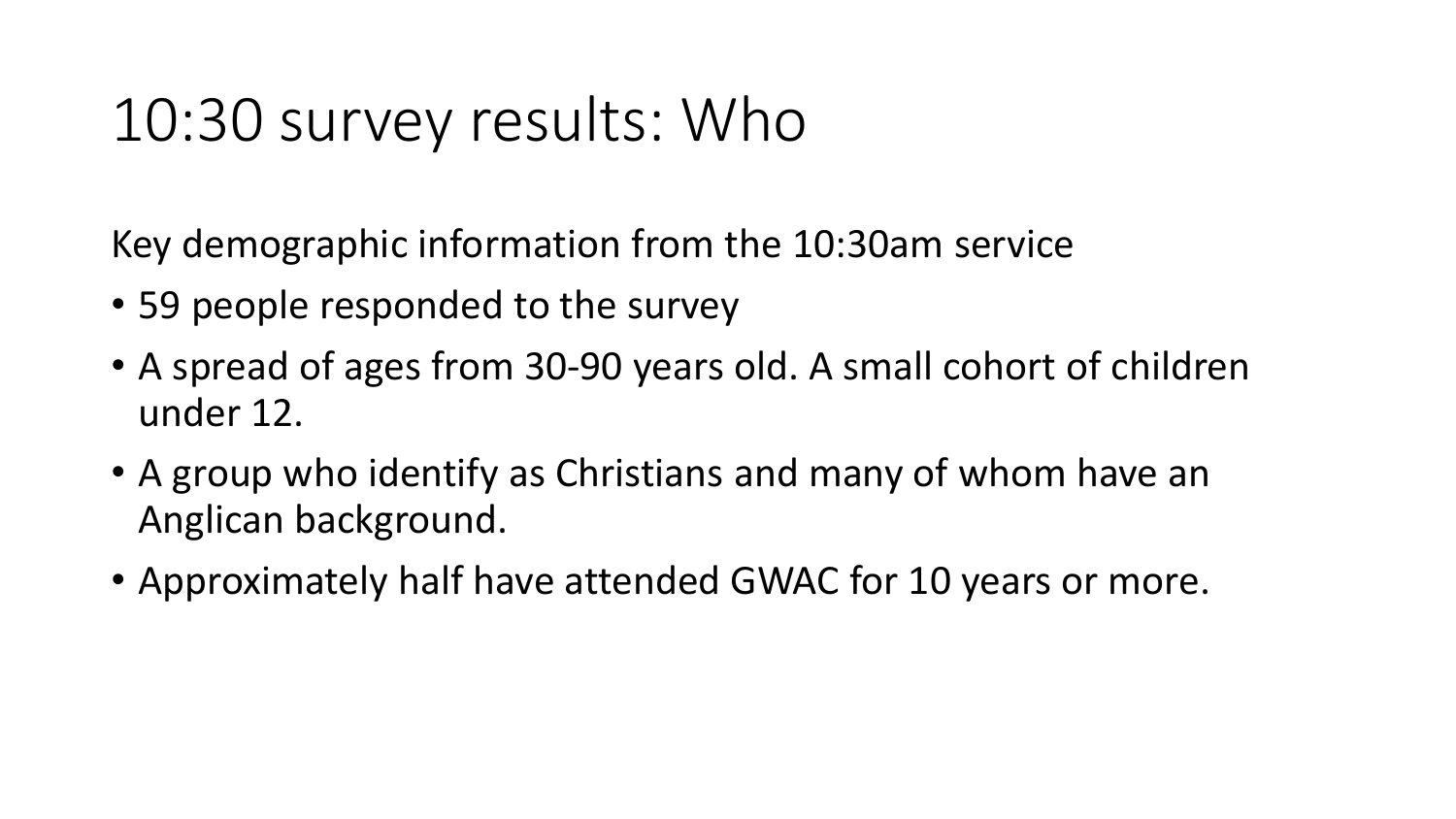## 10:30 survey results: What

The following is a summary of feedback about how people feel about the service:

- The vast majority of respondents enjoy the 10:30am service.
- They appreciate the elements of the service.
- Most people feel welcomed and part of the community.
- 3 things that people most enjoy:
	- The teaching
	- The fellowship
	- The corporate musical worship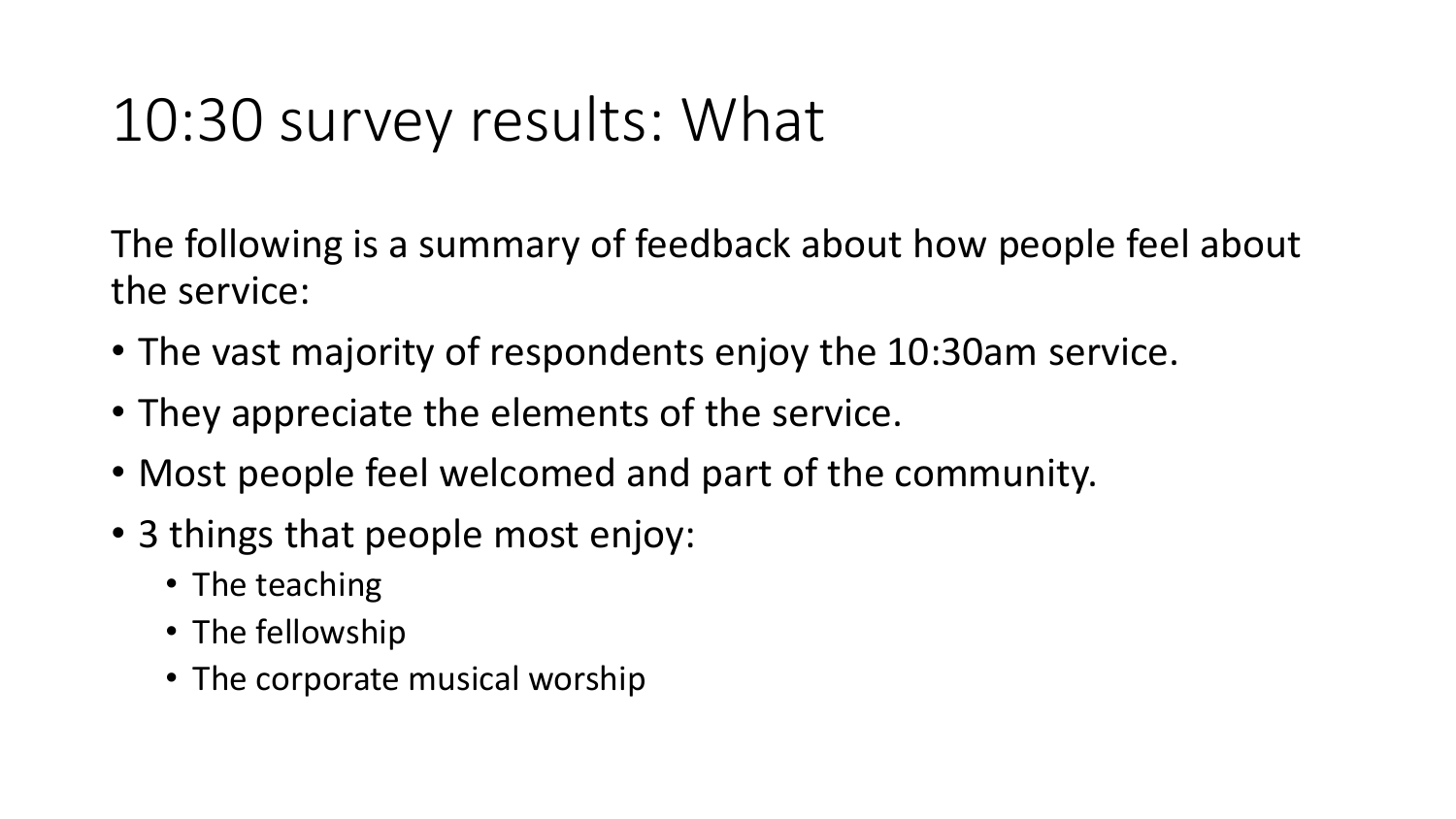## 10:30 survey results: How

The following main areas of improvement were identified in the survey results:

- Music: people would like to see a mix of hymns and older songs together with some contemporary music
- Children and families: people would like to see more children and young families at the service, and included in the service. Programs that are suitable for very young children are needed
- Communion to be shared more frequently